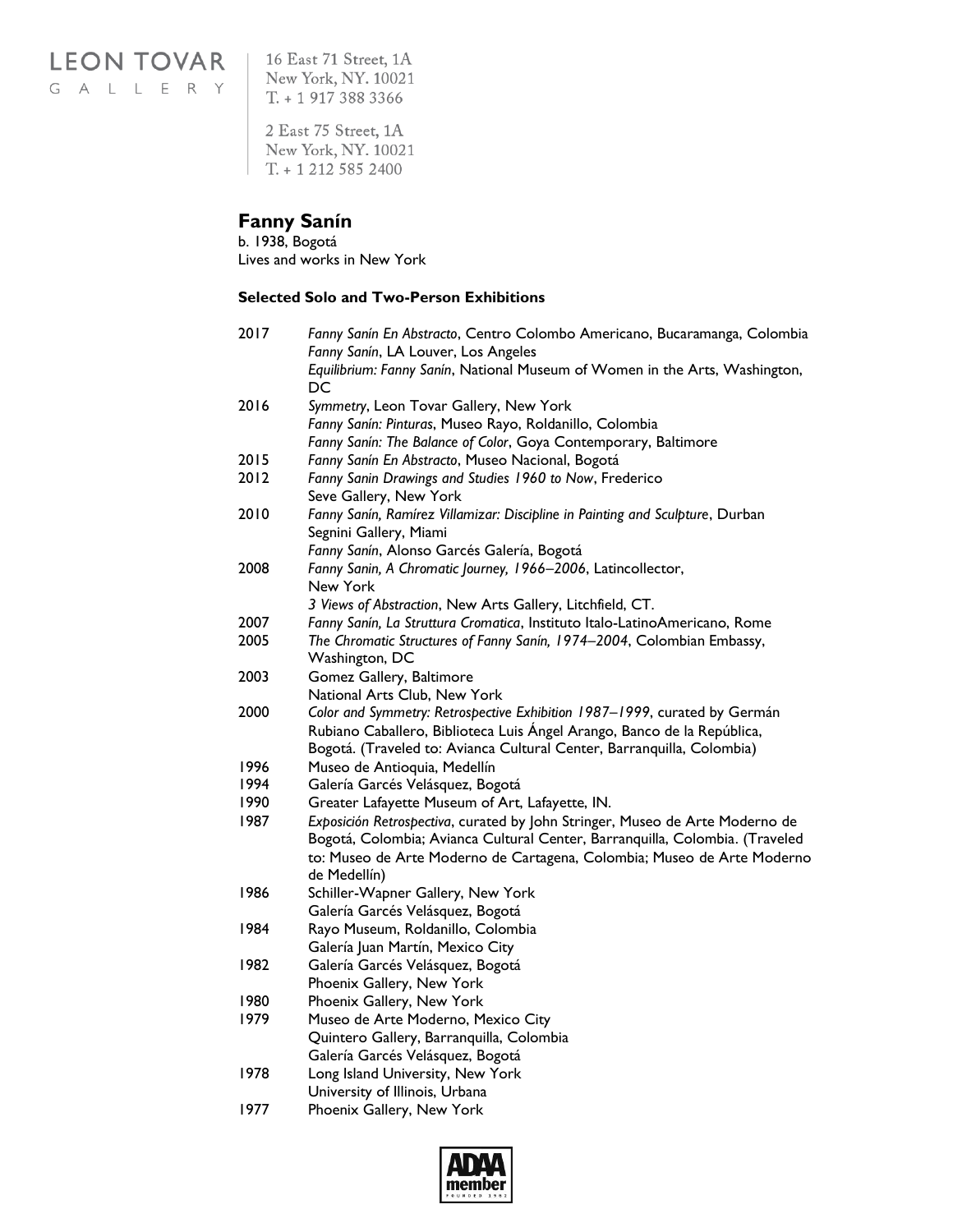# LEON TOVAR | 16 East 71 Street, 1A

G A L L E R Y

New York, NY. 10021  $T. + 19173883366$ 2 East 75 Street, 1A New York, NY. 10021

 $T. + 12125852400$ 

- 1972 National Institute of Culture and Fine Arts, Caracas
- 1970 House of Culture Gallery, Monterrey
- 1969 Pan American Union Gallery, Organization of American States, Washington, DC
- 1968 AIA Gallery, London
- 1967 Museo de Bellas Artes de Caracas
- 1966 Colseguros Gallery, Bogotá
- 1965 Technological Institute of Monterrey, Architecture Department Turok-Wasserman Gallery, Mexico City Casa del Lago, National University, Mexico City Museo de Arte Moderno de Bogotá
- 1964 Galería de Arte Moderno, Monterrey

#### **Selected Group Exhibitions**

- 2018 *Structured Rhythms: Edgar Negret, Fanny Sanín, Eduardo Ramírez Villamizar*, Leon Tovar Gallery, New York 2017 Alonso Garcés Galería, Bogotá
- 2016 *Colección de Arte AVIANCA*, Museo de Arte Moderno de Cartagena, Colombia *Fundadores,* Museo de Arte Contemporáneo de Bogotá *The Illusive Eye*, El Museo del Barrio, New York *Art Depot—Corazon Verde Foundation,* Bogotá Chamber of Commerce, Bogotá
- 2015 *Members Exhibition*, National Arts Club, New York *Modern Art from the Avianca Collection*, Museo de Arte de Pereira, Colombia *Referent Forms: Colombian Masters*, Beta Galería, Bogotá *Folding: Line, Space & Body / Latin American Women Artists Working Around Abstraction*, Henrique Faria Gallery, New York
- 2014 *Masters*, Galería El Museo, Bogotá *Herland*, 60 Wall Gallery, Deutsche Bank, New York *Group Show,* Ellsworth Gallery, Santa Fe, NM *Remembering Grau*, Julio Mario Santo Domingo Library, Bogotá *Kineticism and Geometry*, Alonso Garcés Galería, Bogotá *Summer 2014*, New Arts Projects, Litchfield, CT. *Silence, Rumor, Shout,* Museo de Arte Moderno, Mexico City *Sala Moderrnidades*, Museo Nacional, Bogotá *Constellations, Constructivism, Internationalism and the Latin-American Vanguard,* Museo de San Pedro, Puebla, Mexico. *Avianca Art Collection,* Museo Rayo, Roldanillo, Colombia *Objects: MMAA*, Minnesota Museum of American Art, St. Paul, MN *Members Exhibition*, National Arts Club, New York *Propal Calendar 2014*, Museo de Arte Moderno La Tertulia, Cali, Colombia 2013 *Collections in the Museum's Collection*, Museo de Arte Moderno de Bogotá *Classics, experimentals and radicals: Itineraries in Colombian Art 1950–1980,* Art Collection, Banco de la República, Bogotá *Pan American Modernism: Avant-Garde in Latin America and the US*, Lowe Art Museum, University of Miami, Coral Gables, FL *Permanent Collection*, El Museo del Barrio, New York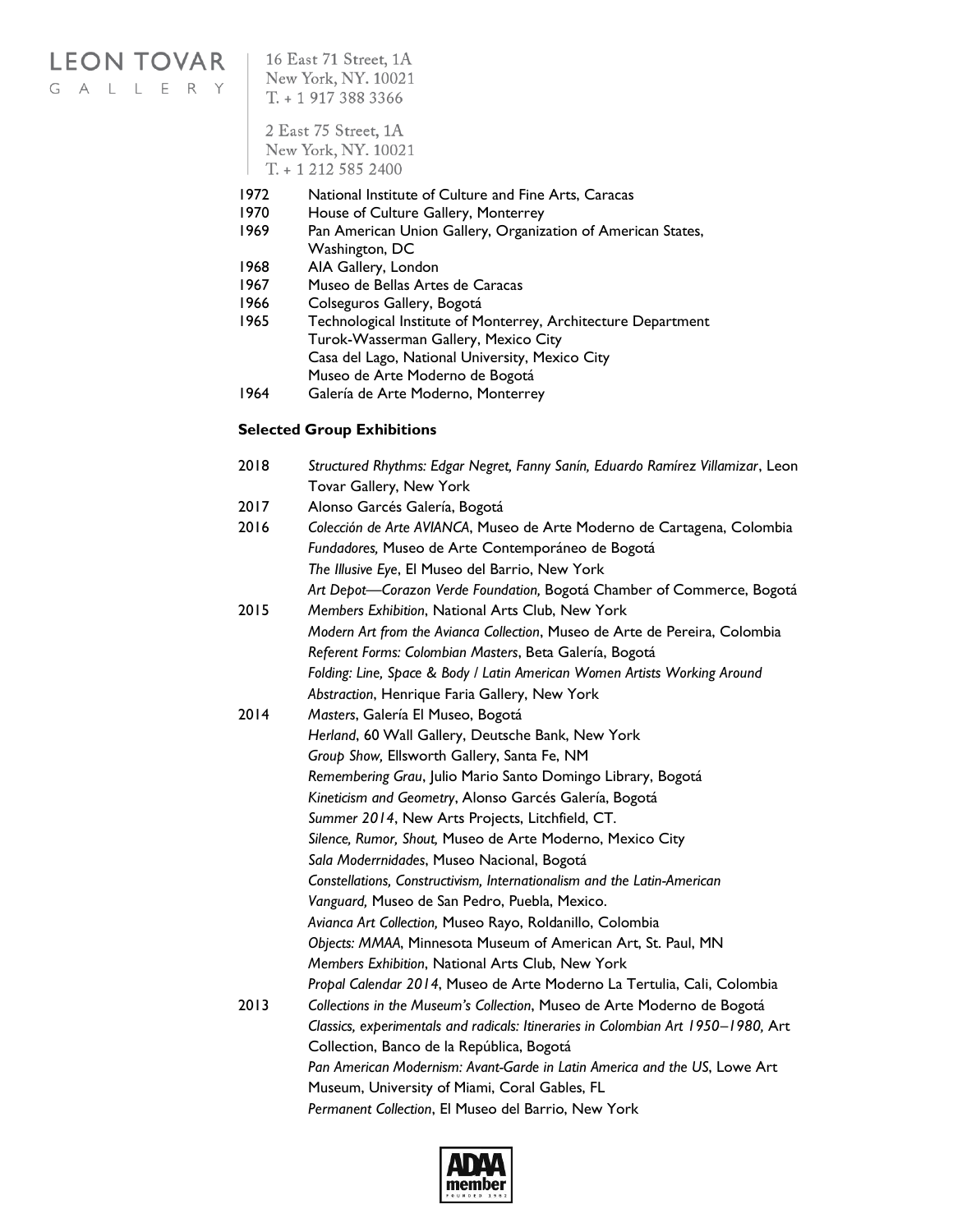#### LEON TOVAR | 16 East 71 Street, 1A New York, NY. 10021 GALLERY  $T. + 19173883366$ 2 East 75 Street, 1A New York, NY. 10021  $T. + 12125852400$ *13 Colombian Women Artists*, Museo de Arte Moderno de Barranquilla, Colombia *Work on Paper,* Sala Mendoza*,* curated by Pedro Tagliafico*,* Caracas *Permanent Collection,* National Museum of Women in the Arts, Washington, DC *The Marvelous Real: Colombia through the Vision of its Artists*, Inter-American Development Bank, Washington, DC *Colección Permanente,* Museo de Antioquia*,* Medellín *68, 70, 72. Bienales de Arte Coltejer*, Museo de Antioquia, Medellín 2012 *Avianca Art Collection*, Museo de Arte Moderno de Baranquilla, Colombia *Donaciones*, Museo de Arte Contemporáneo Minuto de Dios, Bogotá *Andinos Artists in the MAC Collection,* Uniandinos Cultural Center, Bogotá 2011 *Members Exhibition*, National Arts Club, New York *Diversidad y Rompimiento,* Museo Rayo, Roldanillo, Colombia *Centenary Exhibition,* New York Public Library, New York *Permanent Collection*, National Museum of Women in the Arts, Washington, DC *Trajectories V: An Explosion of Color,* Uniandinos Cultural Center, Bogotá *Permanent Collection,* El Museo del Barrio*,* New York 2010 *Art in America,* Palacio de la Moneda, Santiago, Chile *Geometry, Homage to Leo Matiz*, Galería la Cometa, Bogotá *Geometric Illusions*, Frederico Sève Gallery, New York *Then & Now, Abstraction in Latin American Art from 1950 to Present*, curated by Monica Espinel, Deutsche Bank, New York *Members Exhibition*, National Arts Club, New York 2009 *Geometric Abstract Works: The Latin American Vision from the 1950s, 60s and 70s*, Henrique Faria Fine Art, New York *Sala de Juntas—Colombian Artists in the Bancafe Collection*, Museo Nacional, Bogotá Members Exhibition, National Arts Club, New York 2007 *Abstracción Geométrica*, Museo de Arte del Tolima, Ibagué, Colombia *Colombian Art from the Collection of the Bogotá Museum of Modern Art, 1960–* 2000, Museo de Arte Moderno de Bogotá *Geometric Abstraction in Colombia*, Galería Mundo, Bogotá 2006 Members Exhibition, National Arts Club, New York *Proyecto 40,* Museo de Arte Contemporáneo de Bogotá *Geometry and Gesture from the Collection*, Museum of Art of the Americas, Washington, DC 2004 Members Exhibition, National Arts Club, New York *Latin American Art: Contexts and Accomplices*, Sainsbury Centre for Visual Arts, University of East Anglia, Norwich, England 2003 Members Exhibition, National Arts Club, New York *Solo Dibujo,* curated by Luis Cantillo, Museum of Art, National University*,* Bogotá *Two Artists*, Gomez Gallery, Baltimore *Beyond the Line*, Alonso Garcés Galería, Bogotá *Permanent Collection*, Museum of Art of the Americas, Washington, DC

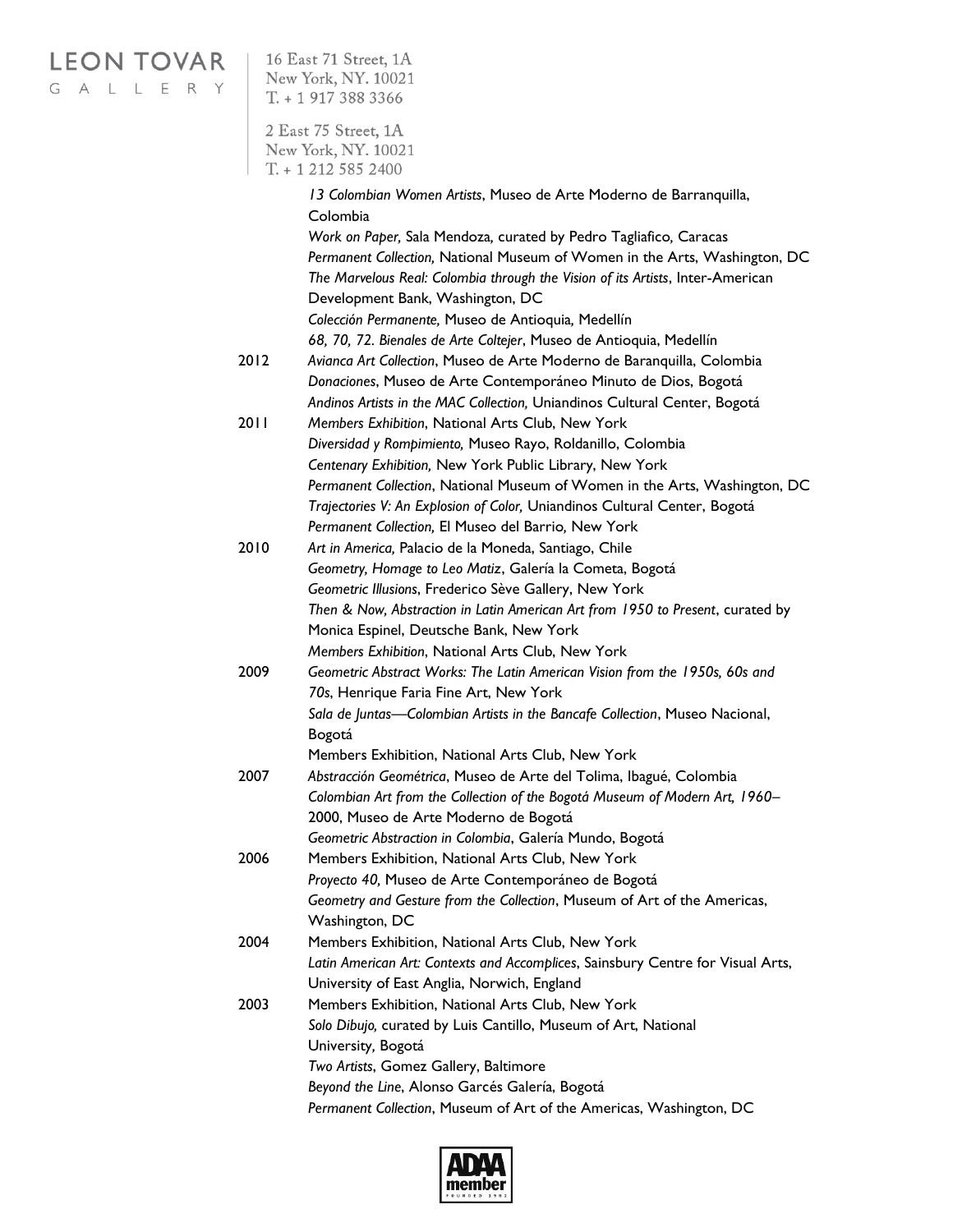# **LEON TOVAR**

G A L L E R Y

16 East 71 Street, 1A New York, NY. 10021  $T. + 19173883366$ 

2 East 75 Street, 1A New York, NY. 10021  $T + 12125852400$ 

- 2002 *Homage to Eduardo Ramírez Villamizar*, Galería Diners, Bogotá
- 2001 *Contemporary Colombian Artists: Four Perspectives*, curated by Carol Ann Lorenz, Colgate University, Hamilton, NY *Permanent Collection, Inaugural Exhibition, Museo de Arte Abstracto Manuel*

*Felguerez*, Zacatecas, Mexico

- 1998 *Abstract Art in Colombia*, curated by Marta Rodriguez*,* Universidad Nacional de Colombia, Bogotá
- 1996 *Preserving the Past, Securing the Future*, National Museum of Women in the Arts, Washington, DC
- 1995–96 *Latin American Women Artists 1915–1995*, curated by Gerry Biller, Milwaukee Art Museum. Traveled to (Phoenix Art Museum, AZ; Denver Art Museum and the Museo de las Americas, CO; National Museum of Women in the Arts, Washington, DC; Center for Fine Arts, Miami)
- 1995 *Reconstructivism: New Geometric Paintings in New York*, curated by Peter Frank, Space 504, New York
- 1994 *Latin American Artists in Washington Collections*, curated by Felix Angel, Inter-American Development Bank Cultural Center, Washington, DC Third Ibero-American Fine Arts Salon, Brazilian American Cultural Institute, Washington, DC
- 1993 *Latin America and the Caribbean in Contemporary Painting*, Inter-American Development Bank, Hamburg
- 1992 *From Torres-Garcia to Soto*, curated by Bélgica Rodríguez, Art Museum of the Americas, Washington, DC *Six Latin American Women Artists*, curated by Richard Humphrey and Robert
	- Metzger, Center Art Gallery, Bucknell University, Lewisburg, PA
- 1991 Bogotá International Art Fair, Negret Gallery, Bogotá
- 1990 *The Reductive Image*, Andrea Marquit Fine Arts, Boston *Homage to the Square*, Nohra Haime Gallery, New York *Anthology: Works from the Permanent Collection*, Biblioteca Luis Ángel Arango, Banco de la República, Bogotá
- 1989 *Latin American Artists*, curated by Liza Rabinowitz, Bloomfield College, Bloomfield, NJ *The Woman Artist*, Alfred Wild Gallery, Bogotá

*3 Decades of Uniandes Art*, curated by Maria Teresa Guerrero, Biblioteca Luis Ángel Arango, Banco de la República, Bogotá

- 1988 *From Bogotá to Santa Fe; Bogotá 450 Years*, Acosta Valencia Gallery, Bogotá
- 1986 II La Habana Biennial, National Museum of Fine Arts, Havana *Into the Mainstream*, Jersey City Museum, NJ *Diamond Jubilee 1911–1986*, New Orleans Museum of Art,
	- New Orleans *10th Anniversary*, New England Center for Contemporary Art, Brooklyn, CT *Canadian Club Tour*, Hyde Park Art Center, Chicago
		- *In Homage to Ana Mendieta*, Zeus-Trabia Gallery, New York

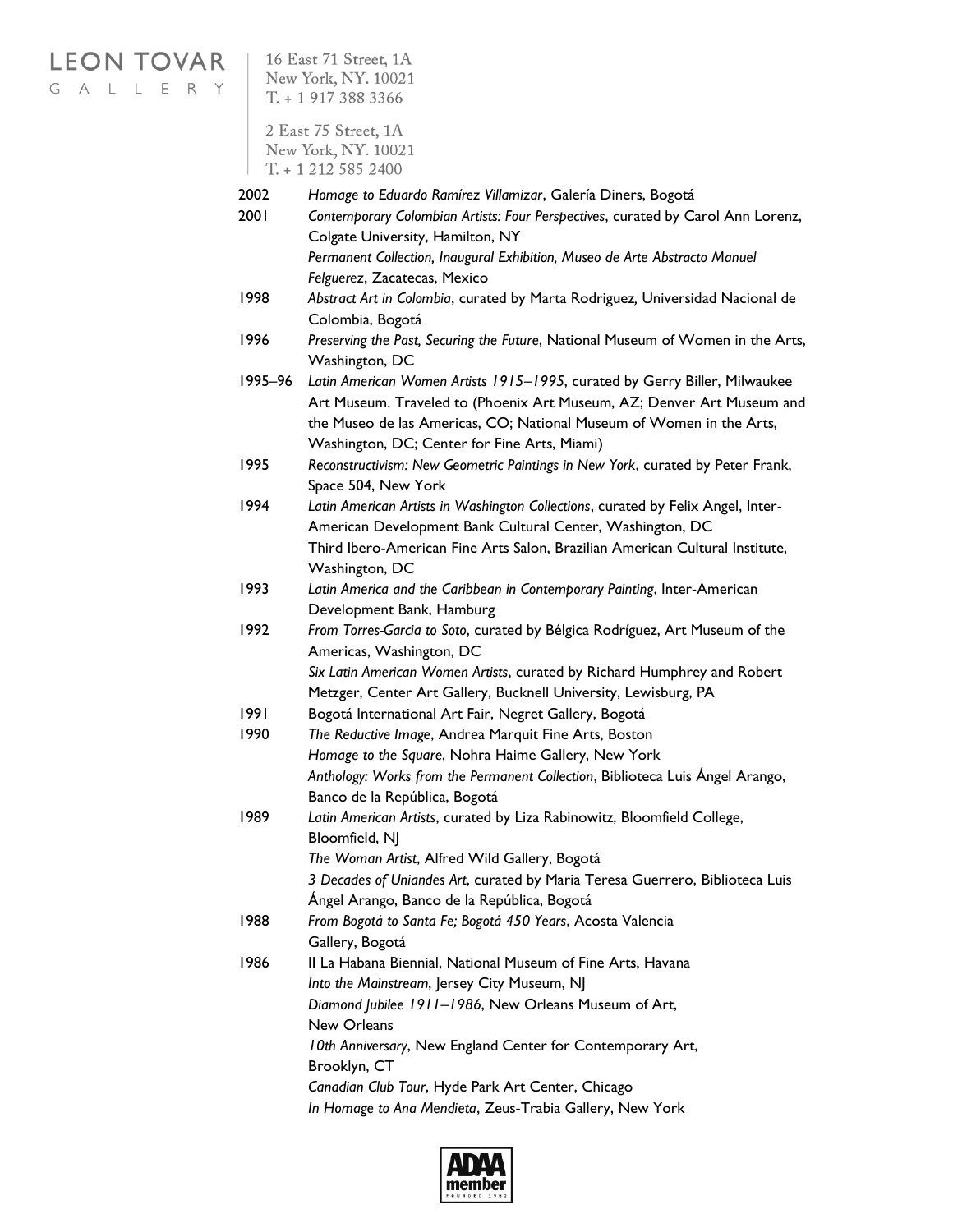## **LEON TOVAR**

G A L L E R Y

16 East 71 Street, 1A New York, NY. 10021  $T. + 19173883366$ 

2 East 75 Street, 1A New York, NY. 10021  $T. + 12125852400$ 

1985–86 *One Hundred Years of Colombian Art*, Museo de Arte Moderno de Bogotá. (Traveled to: Imperial Palace, Rio de Janeiro; São Paulo Cultural Center; Italian-Latin American Institute, Rome; Centro Cultural Avianca, Barranquilla, Colombia) 1985 *Geometric Abstraction in Latin American Art 1914–1984*, CDS Gallery, New York *Group Show*, Elida Lara Gallery, Barranquilla, Colombia *Inaugural Exhibition*, Museum of Contemporary Hispanic Art, New York *The Language of Color*, Museum of Contemporary Art, Bogotá *Projects for the Medellín Airport*, Biblioteca Luis Ángel Arango, Banco de la República, Bogotá. (Traveled to: Museo de Arte Moderno de Medellín) *Women in the Fine Arts*, Museo de Arte Contemporáneo de Bogotá *Visual Cross-Currents: Latin American Artists Living in New York*, Art Consult International Gallery, Boston 1984 *Marta Traba: su vision del arte en Colombia*, Museo de Arte Moderno de Bogotá *Latin American Artists in New York*, Art Consult Gallery, Panama City *5 Abstract Artists*, Galería Garcés Velásquez, Bogotá 3rd Latin American Graphic Arts Biennial, Cayman Gallery, New York 1983 *Art de l'atelier, art de la rue en Colombie*, École Nationale Supérieure des Beaux-Arts, Paris *Permanent Collection*, National University Art Museum, Bogotá *Latin American Women Artists*, Central Hall Artists, New York *Celebration Garcia Marquez*, Hofstra University, Hempstead, NY *Artistic Panorama of Graphic Arts in Colombia*, El Callejon Gallery, Bogotá *Colombian Art Exhibition*, Colombian Center, New York *Colombian Artists in the Unicef Collection*, Pluma Gallery, Bogotá *Cartón de Colombia Exhibition*, Museo de Arte Moderno de Bogotá 1982 *25 Years of the Form and Space Movement*, Museum of Contemporary Art, Santiago, Chile *Women of the Americas*, Kouros Gallery and Center for Inter-American Relations, New York *A Mini Salon*, Kouros Gallery, New York 1981 *Colombian Art in the 80s*, The Rutherford Barnes Collection, Denver, CO *Twentieth Century Colombian Art*, Colombian-American Center, Bogotá 4a Bienal de Arte, Medellín *Monologus*, Henry Street Settlement, New York *Colombian Artists*, Amparo's Gallery, Miami *Expo Arte '81*, Cochabamba, Santa Cruz, Bolivia *Interart '81*, United Nations Playhouse, New York *Abstract Masters*, Iriarte Gallery, Bogotá 1979 *National Drawing '79*, Rutgers University, New Brunswick, NJ *Manhattan*, Phoenix Gallery, New York *Latin American Art*, Galería Juan Martín, Mexico City XV Bienal de São Paulo 1978 *Variations on Latin Themes in New York*, Center for Inter-American Relations, New York *Trends*, Cayman Gallery, New York

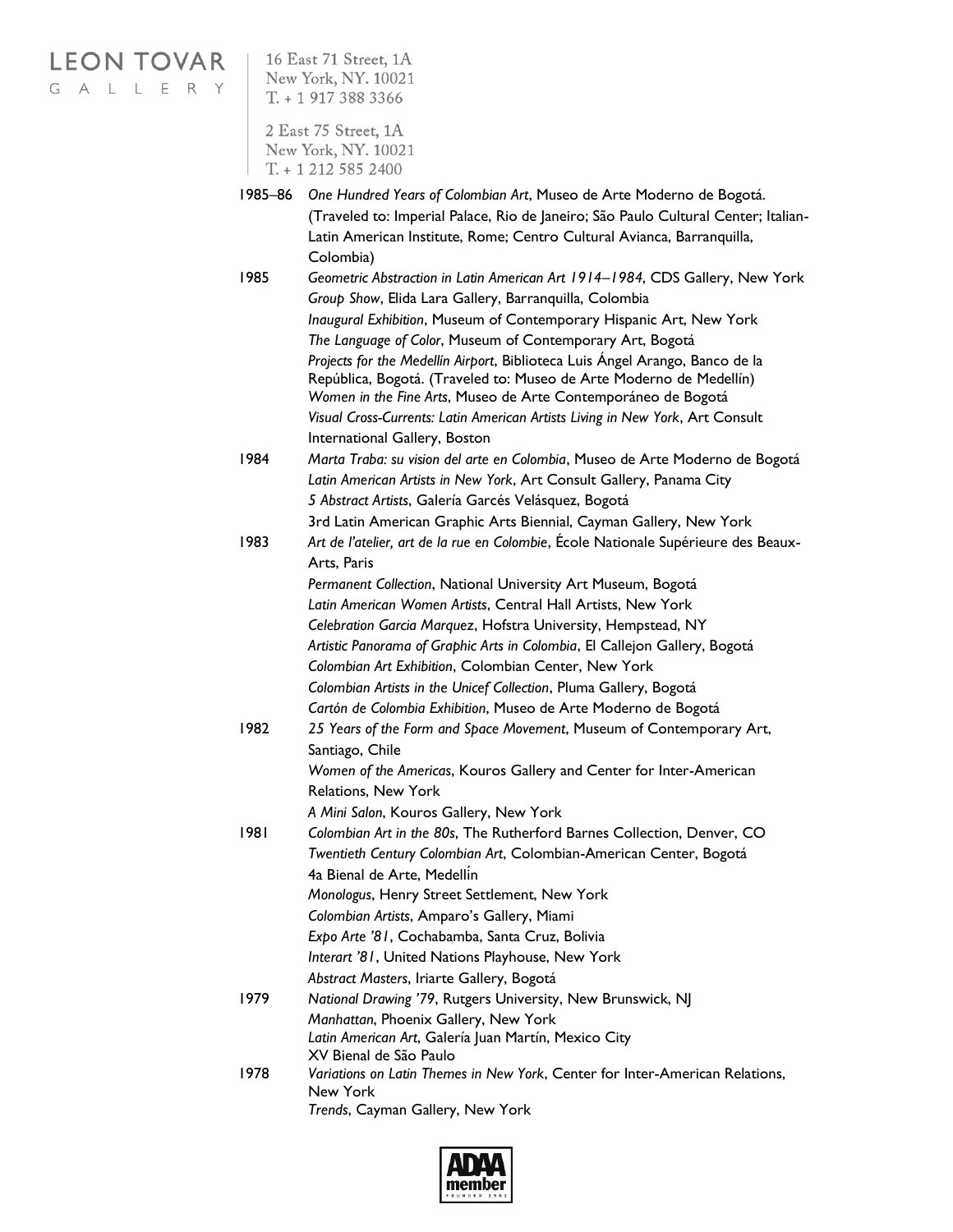| <b>LEON TOVAR</b><br>GALLE<br>R Y | 16 East 71 Street, 1A<br>New York, NY. 10021<br>$T. + 19173883366$ |                                                                                                                                                                                                                                                                                                                                                                                                                                                                                                                                                 |  |
|-----------------------------------|--------------------------------------------------------------------|-------------------------------------------------------------------------------------------------------------------------------------------------------------------------------------------------------------------------------------------------------------------------------------------------------------------------------------------------------------------------------------------------------------------------------------------------------------------------------------------------------------------------------------------------|--|
|                                   |                                                                    | 2 East 75 Street, 1A<br>New York, NY. 10021<br>$T. + 12125852400$                                                                                                                                                                                                                                                                                                                                                                                                                                                                               |  |
|                                   | 1977                                                               | Work on Paper, Museo de Artes Gráficas, Maracaibo, Venezuela<br>Process as Art, Phoenix Gallery, New York<br>Resurgimiento, El Museo del Barrio, New York<br>Permanent Collection, Museo de Arte Moderno de Bogotá<br>40 Women Artists, Museo de Arte Contemporáneo de Bogotá<br>50 Years of Colombian Art, Casa de las Américas, Havana<br>Summer Group Show, Phoenix Gallery, New York<br>August Salon, Museo de Arte Contemporáneo de Bogotá<br>New Artists, Museo de Arte Moderno de Bogotá<br>Winter Group Show, Phoenix Gallery, New York |  |
|                                   | 1976                                                               | Three Abstract Artists, Taller 5, Bogotá<br>Magnet/Geometry/Magnet, Cayman Gallery, New York<br>New Acquisitions, Museo de Zea, Medellín<br>Group Show, Phoenix Gallery, New York<br>Group Show, AIR Gallery, London<br>Cork Gallery of Lincoln Center, New York<br>Current Colombian Painting, Museum of Art of the National                                                                                                                                                                                                                   |  |
|                                   | 1975                                                               | University, Bogotá<br>Iman: New York, Center for Inter-American Relations, New<br>York. (Traveled to: Museo de Ponce, Puerto Rico)<br>Works on Paper: Women Artists, Brooklyn Museum, Brooklyn, NY; Center for<br>the Performing Arts, CUNY, New York<br>Recent Acquisitions of 10 Major Works, Gruenebaum Gallery,<br>New York                                                                                                                                                                                                                 |  |
|                                   | 1974                                                               | Women Artists-Soho Festival, WIA Gallery, New York<br>Young Artists '75, United Nations Playhouse, New York<br>3 Abstract Artists, Monte Avila Gallery, Bogotá<br>Colombian Art of Today, Fundación Eugenio Mendoza, Caracas, Venezuela, in<br>association with Museo de Arte Moderno de Bogotá                                                                                                                                                                                                                                                 |  |
|                                   | 1973                                                               | Art Lift 459, Interart Center, New York                                                                                                                                                                                                                                                                                                                                                                                                                                                                                                         |  |
|                                   | 1972                                                               | III Bienal de Arte de Coltejer, Medellín<br>Latinamerican Art, Institute of Latin-American Studies, Columbia<br>University, New York                                                                                                                                                                                                                                                                                                                                                                                                            |  |
|                                   | 1970                                                               | XX Anniversary, Icetex, Bogotá<br>Il Bienal de Arte de Coltejer, Medellín                                                                                                                                                                                                                                                                                                                                                                                                                                                                       |  |
|                                   | 1968                                                               | Summer Exhibit, Royal Society of British Painters, London<br>1st Iberoamerican Painting Biennial, Medellín<br>New Members, AIA Gallery, London<br>Trends 1968, FBA Galleries, London<br>Collection of the Museo de Arte Contemporáneo, Centro Colombo-Americano,                                                                                                                                                                                                                                                                                |  |
|                                   | 1967                                                               | Bogotá<br>I Caracas Art Festival INCIBA, El Muro Gallery, Caracas<br>Galería Ervico, sponsored by the Museum of Modern Art, Bogotá, Colombia;<br>Montenegro Council, Quindío, Colombia<br>I Edinburgh Open 100, Edinburgh Festival, Edinburgh                                                                                                                                                                                                                                                                                                   |  |
|                                   | 1966<br>1964                                                       | Danetti Gallery, Bogotá<br>I Intercol Salon of Young Artists, Museo de Arte Moderno de Bogotá<br>National Salon of Women Artists, IV National Arts Festival,                                                                                                                                                                                                                                                                                                                                                                                    |  |
|                                   | 1963                                                               | Cali, Colombia<br>November Salon, Arte AC, Monterrey                                                                                                                                                                                                                                                                                                                                                                                                                                                                                            |  |